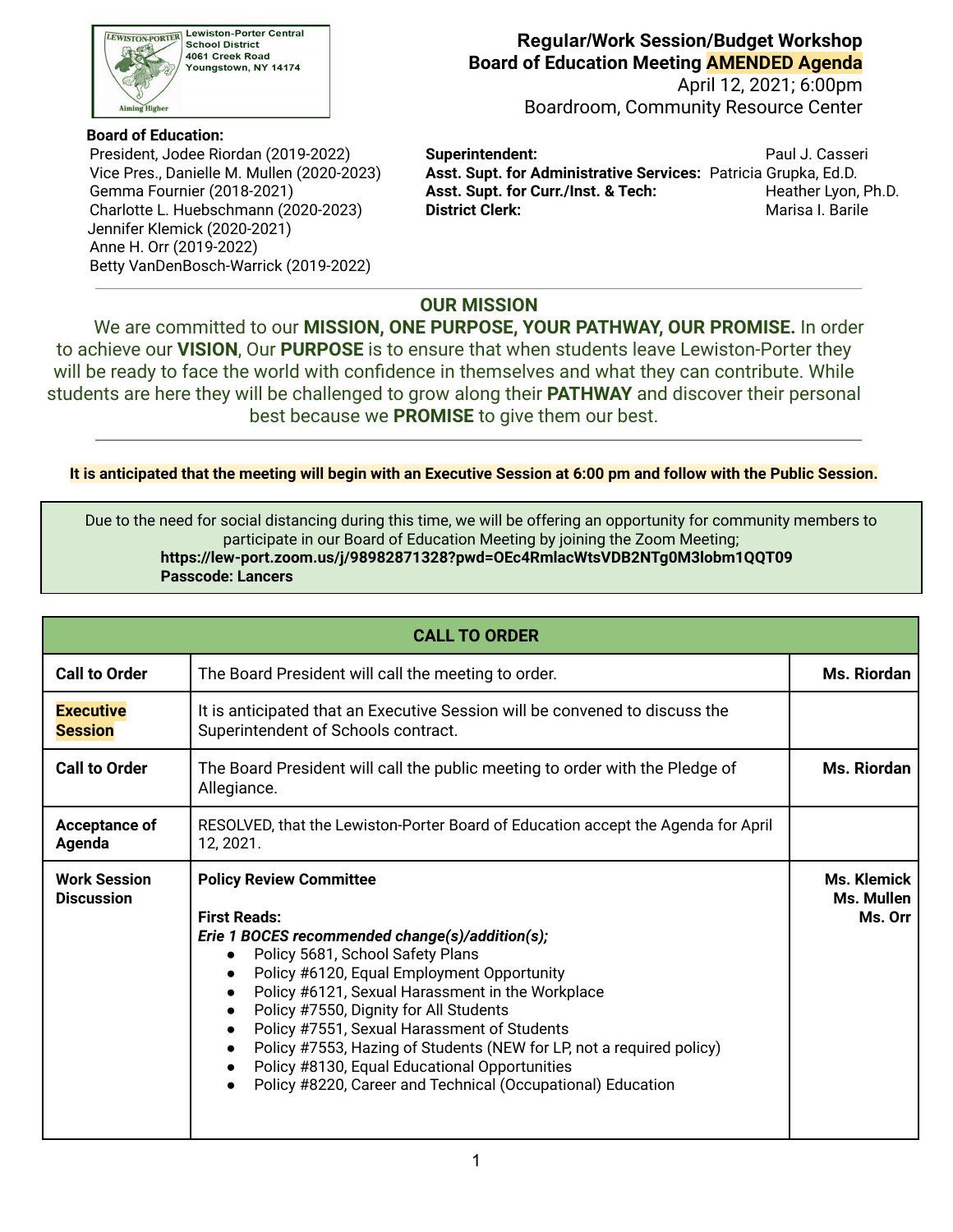# **Regular/Work Session/Budget Workshop Board of Education Meeting AMENDED Agenda**

April 12, 2021; 6:00pm Boardroom, Community Resource Center

| LP Annual Review Process; By-Laws Section 1000, The Role of the Board of<br><b>Education</b><br>Policy 1310, Powers and Duties of the Board<br>$\bullet$<br>Policy 1311, Principles for School Board Members<br>$\bullet$<br>Policy 1320, Nomination and Election of Board Officers and Duties of the<br>$\bullet$<br><b>President and the Vice President</b><br>Policy 1330, Appointments and Designations by the Board of Education<br>$\bullet$<br>Policy 1331, Duties of the District Clerk<br>$\bullet$<br>Policy 1332, Duties of the School District Treasurer<br>$\bullet$<br>Policy 1333, Duties of the Tax Collector<br>$\bullet$<br><b>Second Reads</b><br>Policy 5633 - Gender Neutral Single-Occupancy Bathrooms (NEW - Erie1<br>$\bullet$<br>BOCES recommended)<br>Policy 1110, School District and Board of Education Legal Status and<br>$\bullet$<br>Authority<br>Policy 1120, Board of Education Members, Qualifications, Numbers and<br>$\bullet$<br>Terms of Office<br>Policy 1210, Nomination and Election<br>$\bullet$<br>Policy 1220, Reporting of Expenditures and Contributions<br>$\bullet$<br>Policy 1230, Resignation, Dismissal and Other Vacancies<br>$\bullet$<br><b>Cybersecurity Assessment, Freed Maxick CPA</b> | Dr. Grupka                                                                    |  |  |  |
|---------------------------------------------------------------------------------------------------------------------------------------------------------------------------------------------------------------------------------------------------------------------------------------------------------------------------------------------------------------------------------------------------------------------------------------------------------------------------------------------------------------------------------------------------------------------------------------------------------------------------------------------------------------------------------------------------------------------------------------------------------------------------------------------------------------------------------------------------------------------------------------------------------------------------------------------------------------------------------------------------------------------------------------------------------------------------------------------------------------------------------------------------------------------------------------------------------------------------------------------------|-------------------------------------------------------------------------------|--|--|--|
| <b>Claims Audit Review (March 2021)</b>                                                                                                                                                                                                                                                                                                                                                                                                                                                                                                                                                                                                                                                                                                                                                                                                                                                                                                                                                                                                                                                                                                                                                                                                           | Mr. Hill<br>Dr. Grupka                                                        |  |  |  |
| <b>COVID-19 Update - Status of School Reopening</b>                                                                                                                                                                                                                                                                                                                                                                                                                                                                                                                                                                                                                                                                                                                                                                                                                                                                                                                                                                                                                                                                                                                                                                                               | Mr. Casseri                                                                   |  |  |  |
| <b>Presentation of the Budget</b>                                                                                                                                                                                                                                                                                                                                                                                                                                                                                                                                                                                                                                                                                                                                                                                                                                                                                                                                                                                                                                                                                                                                                                                                                 | Dr. Grupka                                                                    |  |  |  |
| <b>NEW BUSINESS</b>                                                                                                                                                                                                                                                                                                                                                                                                                                                                                                                                                                                                                                                                                                                                                                                                                                                                                                                                                                                                                                                                                                                                                                                                                               |                                                                               |  |  |  |
| RESOLVED, that the Board of Education of the Lewiston-Porter Central School<br>District hereby agrees to enter into the attached contract with the Erie 1 BOCES for a<br>five (5) year period commencing on or about April 14, 2021, to authorize the Western<br>New York Regional Information Center to furnish certain computer services to the<br>District pursuant to Education Law 1950 (4) (JJ) for an amount not to exceed<br>\$214,602.60 and authorizes 60 monthly payments to be made to Erie 1 BOCES in the<br>amount not to exceed \$3,576.71 per month.<br>Be it further RESOLVED, that the Board of Education of the Lewiston-Porter Central<br>School District hereby authorizes the Board President or the District Clerk to execute<br>the contract on behalf of the District.                                                                                                                                                                                                                                                                                                                                                                                                                                                   | <b>NA-1</b>                                                                   |  |  |  |
| This resolution is to request Authorization of an emergency pesticide application at<br>designated areas across the Lewiston-Porter Central School District Campus<br>Be it resolved, that all emergency treatment of school facilities will occur in targeted<br>areas of the district. Applications will only occur during no school activity times,<br>further, application to sports fields will only occur during non-sport season periods<br>of time. At no time will pesticides be used on active playfields or playgrounds.<br>Background information: New York State enacted Chapter 85 of the Laws of 2010.<br>This new law contained limitations regarding pesticide use on playing fields and                                                                                                                                                                                                                                                                                                                                                                                                                                                                                                                                         | <b>NA-2</b>                                                                   |  |  |  |
|                                                                                                                                                                                                                                                                                                                                                                                                                                                                                                                                                                                                                                                                                                                                                                                                                                                                                                                                                                                                                                                                                                                                                                                                                                                   | playgrounds at schools and daycare centers. Specifically, schools and daycare |  |  |  |